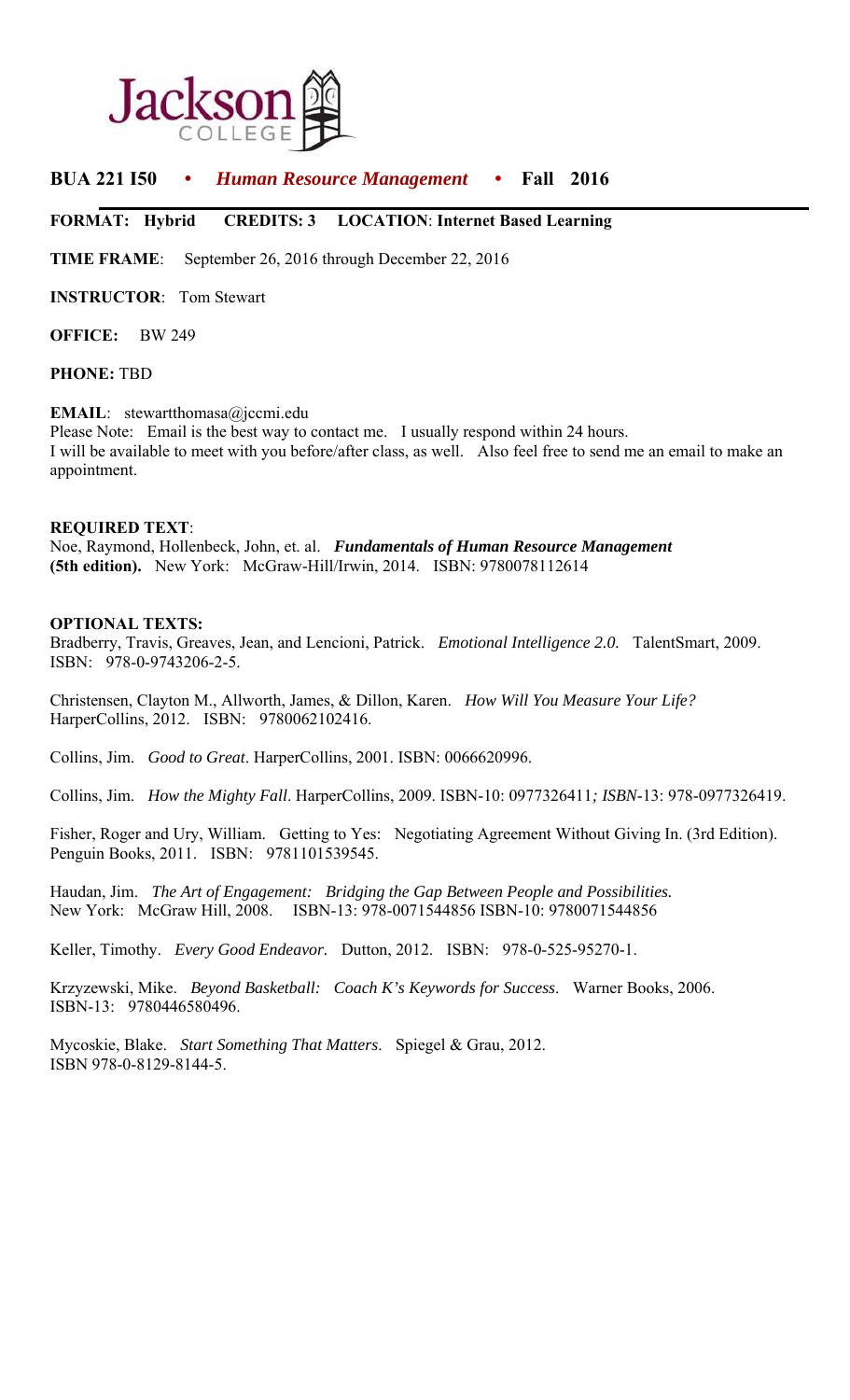Lencioni, Patrick. *The Advantage: Why Organizational Health Trumps Everything Else in Business.* Jossey-Bass, 2012. ISBN: 9780470941522.

Lencioni, Patrick. Death by Meeting. Jossey-Bass, 2004. ISBN: 0-7879-6805-6.

Lencioni, Patrick. *The Five Dysfunctions of a Team: A Leadership Fable.* Jossey-Bass, 2002. ISBN: 0787960756.

Maxwell, John*. Leadership Gold*. Nashville: Thomas Nelson, 2008.

Ortberg, John. *The Me I Want to Be.* Zondervan, 2009. ISBN: 978-0-310-27592-3.

Sheridan, Richard. *Joy, Inc.: How We Built a Workplace People Love*. Penguin Group, 2013. ISBN: 978- 0-689-15170-3.

# **COURSE DESCRIPTION:**

Create and maintain a desirable and productive work place by applying management skills with emphasis on improving performance and career development. Topics include: employment law, recruitment and selection, placement techniques, interview methods, job analysis, staffing, training and development, performance appraisals, team building, benefit administration, government regulation, compensation systems, health and safety, and labor-management issues.

**COURSE OBJECTIVES**: The Board of Trustees of Jackson Community College has established a set of Associated Degree Outcomes (ADOs) to be achieved by every student. This course will specifically address ADO 9: Work productively with others, recognizing individual contributions to group success.

## **COURSE STRUCTURE**:

A *variety of methods* will be used to enhance your understanding of human resource management. Lectures, power point presentations, and videos will present current issues in the discipline. Small group projects will develop teamwork and networking skills. Concepts from the readings will be discussed, so it is imperative that the required reading for each class be completed in advance. All classes will be highly interactive—*as with any business, growth and synergies are most effectively achieved when all members are actively contributing.*  Assignments, quizzes, and active participation will be graded, as described below.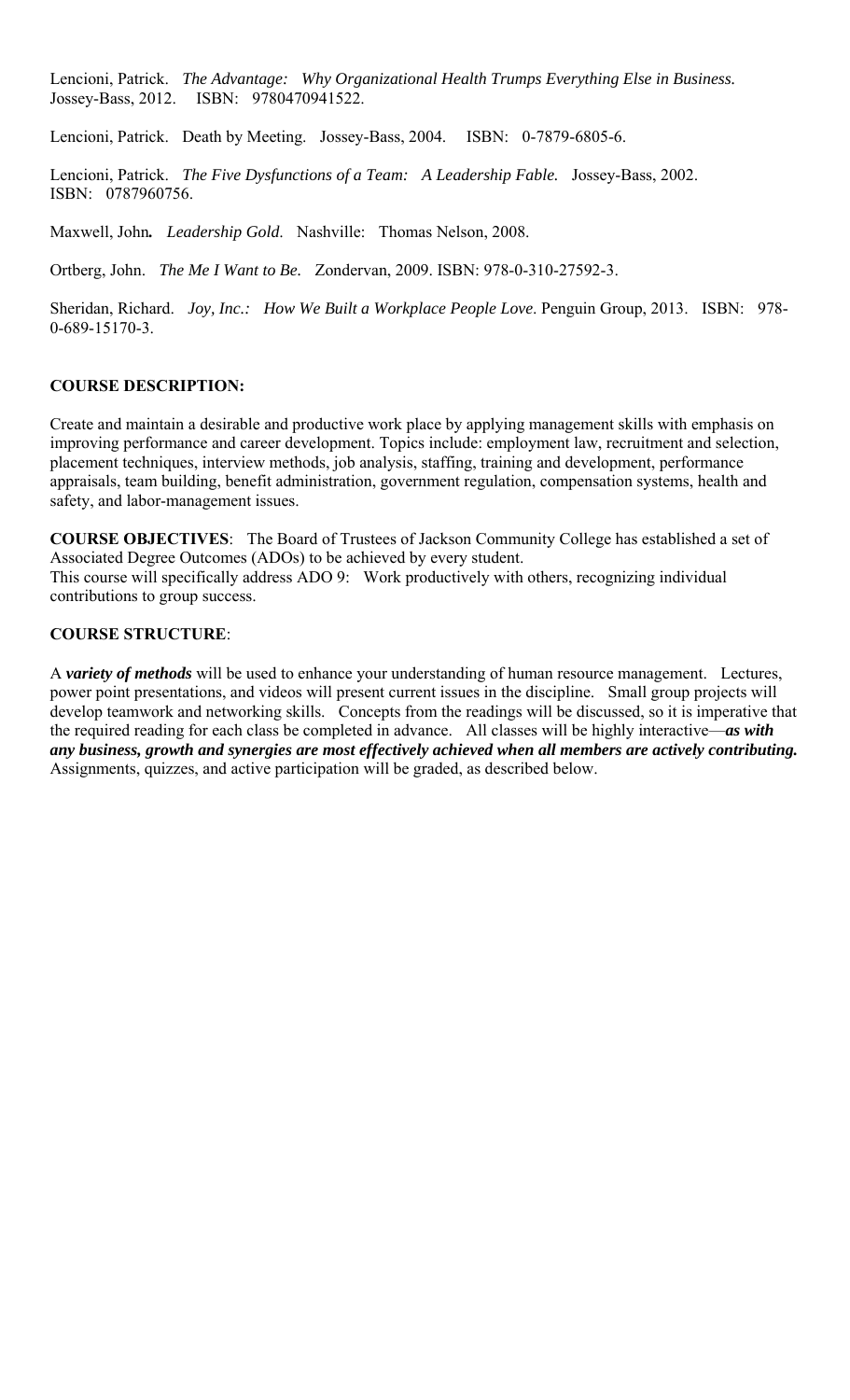# **EXPECTATIONS OF THE INSTRUCTOR**:

- 1. Provide a lively and useful learning experience. For this to happen, I encourage you to give me honest, respectful feedback at appropriate times regarding what is working for you and what we need to do differently.
- 2. Thoroughly prepare the material each week and be prepared to pose and answer relevant questions related to that material.
- 3. Frequently present concepts in more than one way so that students with differing learning styles can better absorb the material.
- 4. Address your questions during class as time allows.
- 5. Make ample time available outside of class to answer additional questions you may have.
- 6. Give helpful feedback regarding your work.

# **EXPECTATIONS OF THE STUDENT**:

- 1. Submit your work on time. No late work will be accepted. Most work (i.e., assignments, forums, and quizzes) will be submitted online through JetNet, Jackson College's course management system. All required work on JetNet will have specific due dates, so carefully read the description for each piece of work. Feel free to send me an email at stewartthomasa@jccmi.edu if you have questions. NOTE: In the online forums, there will usually be TWO separate due dates: the first date for your initial posting and a second date (when the forum closes) to comment on the initial postings of your classmates.
- 2. Participate actively in class and in the online forums, and treat other with respect…even when you disagree with some of the opinions expressed. I'm happy to report that we've had some interesting disagreements in previous class sessions and forums, but no one has mad disrespectful remarks.
- 3. To help others focus in class, refrain from eating of using technological devices. However, you may bring a covered drink to class. Each class period will include a break during which you are free to have a snack, check email, etc.
- 4. Establish reliable access to a computer with internet connection. The Lenawee campus and the library in Atkinson Hall on the Central campus have these available for you at certain hours of the day. Check the calendars of the relevant site if you plan to use these resources.
- 5. If you must miss a class session, inform me ahead of time when and why this will occur. When you miss a class you are still responsible for any material presented or any assignments given during the missed class I suggest that you exchange phone numbers and email addresses with other students in order to get assignments and other information you missed. Please note that I may withdraw any student who does not attend class for two consecutive sessions.